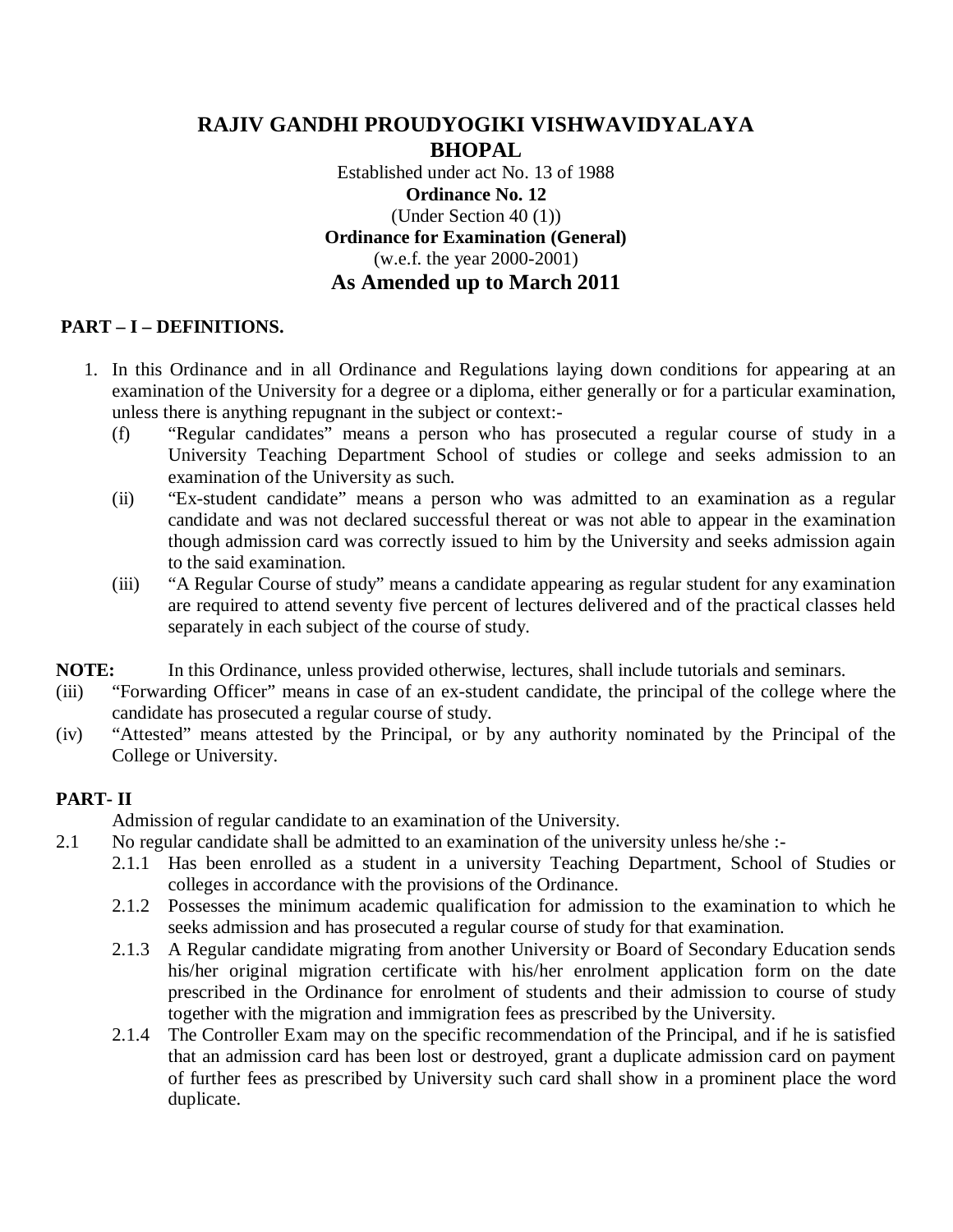- 2.1.5 Where a candidate offers an additional subject paper for an Examination in accordance with the provisions of the Ordinance relating to the examination, the minimum attendance requirement shall apply equally in case of such additional subject/paper.
- 3. In computing the attendance for fulfillment of the condition regarding prosecution of a regular course of study :-
	- 3.1 Attendance at lectures delivered and practicals, if any, held during the academic session shall be counted.
	- 3.2 Attendance at any lecture delivered or in practical held within fourteen days preceding the first day of written examination which shall be treated as preparation leave, shall not be counted.
	- 3.3 Attendance kept by a regular candidate in higher class shall be counted towards the percentage of attendance for the examination of lower class to which he may revert as a result of his failure to pass in the examination.
	- 3.4 Attendance at NCC/NSS Camp during the session shall be taken as full attendance at lectures/practicals on each such day camp and the day of journey to such camp.
	- 3.5 Participation as a member of a University/College team in any Inter-University or Inter-Collegiate Competition shall be taken as full attendance on the days of such competition and the days of journey for participating therein.
	- 3.6 For special reasons such as prolonged illness deficiency in percentage of attendance not exceeding fifteen percent i.e. upto ten percent and a further five percent of the total number of lectures delivered and practical held in each subject may be condoned by the Principal and by the Kulpati respectively.
- 4. Except as otherwise provided, a regular candidate for an examination shall on or before the last date notified by the RGPV :-
	- 4.1 Submit an application for an admission to the examination in the prescribed form duly affix his/her latest passport size photograph at the appropriate place, through the principal of the college/Head of the University Teaching Department or School of Studies indicating the subject or subjects in which he desires to present himself for the examination.
	- 4.2 Pay along with the application, the fee prescribed for the examination concerned.
	- 4.3.1 Application submitted by regular candidate together with the examination fee shall be forwarded by the Principal of the College/Head of the University Teaching Department of School of Studies so as to reach the university on or before the last date prescribed for the purpose by the University.
	- 4.3.2 In case of each application, the Principal of the College/Head of the University Teaching Department or School of Studies shall certify that the candidate :
	- 4.3.2 (a) Possesses the minimum academic qualification for appearing at the examination to which he/she seeks admission.
	- 4.3.2 (b) Is of good conduct.
	- 4.3.3 The Principal of a college or the Head of University Teaching Department or School of Studies may detain a regular candidate from taking an examination if he does not pay outstanding college dues, or does not return the college property and all the articles and uniform issued to him for sports or NCC or does not pay the cost thereof in case of loss, by 15 days preceding the examination or if the conduct of the student has been unsatisfactory between the time of submission his application form to the University for admission to the examination and the date of the commencement of the examination.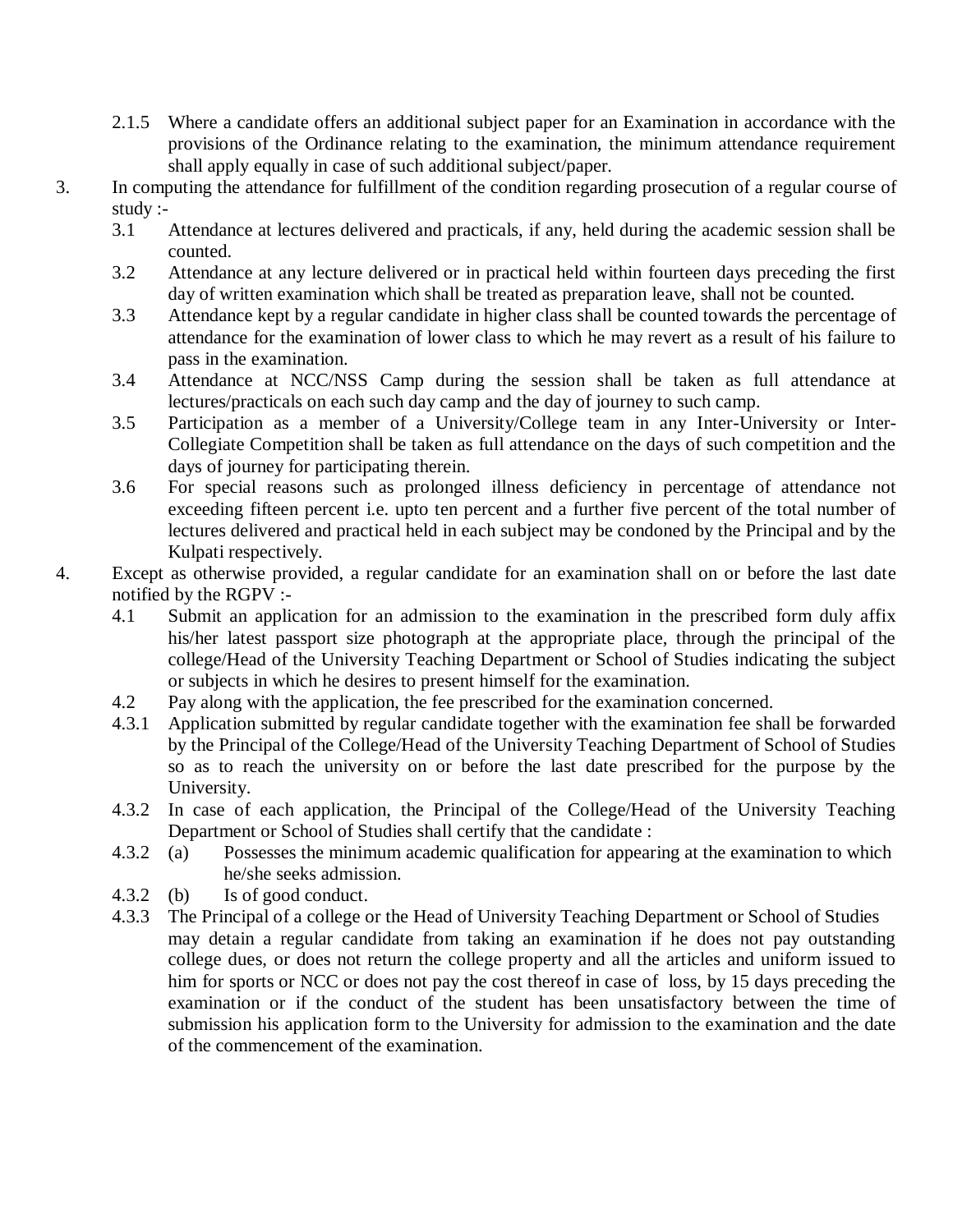### **PART-III**

Admission of an Ex-Student candidate to an examination of the University.

- 5.1 No ex-student candidate shall be admitted to an examination of the University unless he submits with his application for appearing in the examination :-
- 5.1.1 The statement of marks (in original) obtained by him at the said examination issued by the University together with an attested copy thereof, or
- 5.1.2 In case he was duly admitted to the said examination as a regular candidate but could not appear there at, a certificate from the Principal of the college last attended by him showing the year, the roll number and the examination to which he was admitted as a regular candidate.
- 6. An ex-student candidate for an exam shall:
	- 6.1 Submit through the forwarding officer i.e the Principal of the college wherein he has prosecuted a regular course of study, an application for admission to the examination in the prescribed form on or before the last date notified by the University and specify therein :-
		- (a) Whether he is a candidate for the examination entitled.
		- (b) The subject paper or subjects/papers in which he desires to present himself for the examination.
	- 6.2 Submit with his application evidence of having been admitted to the examination earlier as required in paragraph 5.1 above.
	- 6.3 Attach with his application for admission to the examination, his/her latest passport size photograph duly attested by the forwarding officer.
	- 6.4 Pay the fee prescribed for the examination. Fees shall be paid through crossed bank draft drawn in favour of the Registrar of the University or in any other manner prescribed by the University.
- 7.1 An Ex-student candidate shall offer the subjects/papers which he had previously offered as a regular candidate unless on account of a change in the scheme of examination the subject/paper offered by him earlier ceases to be a part of the scheme of examination or syllabus of the examination and he is permitted by the University to offer instead a different subject or paper.
	- (g) An ex-student candidate will be required to appear in the examination in accordance with the syllabus specifying the scope of studies in different subjects in force in the University.
- 8. Every ex-student candidate shall appear at the examination center at which the regular candidates from the college in which he has prosecuted a regular course of study shall be appearing.

## **PART-IV**

- 9. General conditions applicable to all candidates.
- 9.1.1 No candidate shall appear in more than one degree examination or for the Master's degree in one and the same year.
- 10. For a candidate who has passed a part of the Bachelor's degree examination or a part of a Master's degree examination of another University may, on the recommendation of Chairman Board of studies concern and Dean of the faculty concern be admitted with the permission of Kulpati to the next higher examination of the University for the degree concerned provided the course offered by the candidate at such other University is equivalent to the course of the University for the corresponding examination.
- 11. No person who has been expelled or rusticated from any college or University or has been debarred in appearing at a University examination shall be admitted to any examination during the period for which the sentence is in operation.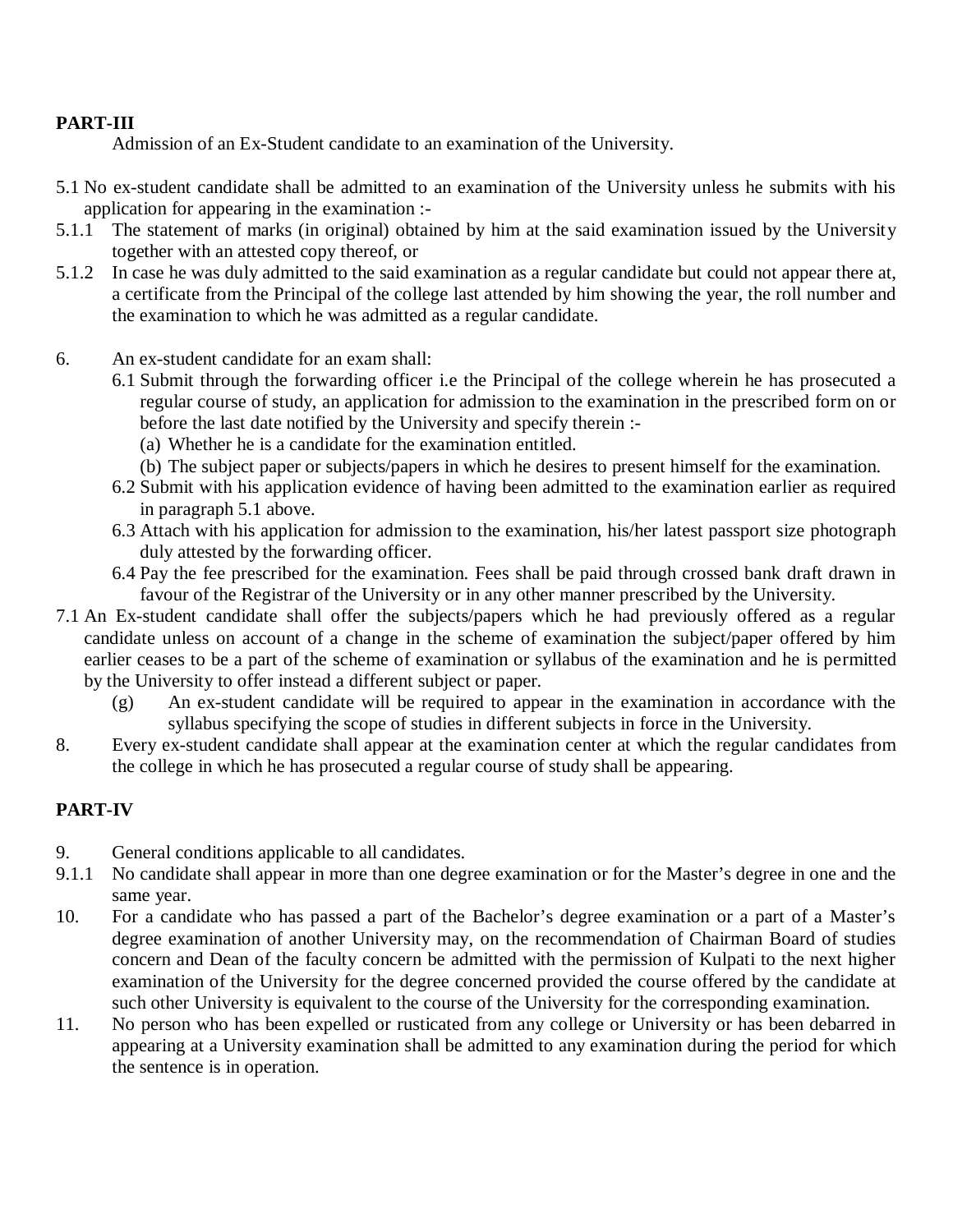- 12.1 An application for admission to an examination received by the University after the last date notified by the University, after the last date notified by the University but not later than fifteen days after such last date may be entertained on payment of a late fee prescribed by the university but not later than the fifteen days before the commencement of examination.
- 12.2 Notwithstanding anything contained in the ordinances relating to admission of candidates to an examination of the University, the Kulapti may, in special cases to an examination is not due to lack of diligence on the part of the candidate and that it would be a great hardship to the candidate if his application is rejected, allow an application which is otherwise complete in all respects to be entertained with the late fee prescribed by the University even though the same is received after the expiry of the period of fifteen days mentioned in the forgoing paragraph.
- 13.1 The University shall issue an admission card in favour of a candidate, if :-
- 13.1.1 The application of the candidate is complete in all respect in accordance with the provisions applicable to him and in order.
- 13.1.2 The candidate is eligible for admission to examination, and the fees as prescribed have been paid by the candidate.
- 13.2 Where the practical examination is held earlier than the examination in theory paper, a candidate shall not be deemed to have been admitted to the examination until he is issued an admission card for appearing in the examination.
- 13.3 The admission card issued in favour of a candidate to appear at an examination may be withdrawn if it is found that :-
	- 13.3.1 The admission card was issued or permission was given through mistake or the candidate was not eligible to appear in the examination.
	- 13.3.2 Any of the particulars given or document submitted by the candidate in or with the application for enrollment admission to a college, teaching department or School of Studies or an examination is false or incorrect.
- 13.4 The Registrar may on the recommendation of Principal/Superintendent Exam concern that an admission card has been lost or destroyed, grant a permission to issue a duplicate admission card on payment of a further fees prescribed by the University. Such card shall shown in a prominent place the word "Duplicate".
- 14.1 The Superintendent of examination Centre shall identify the prohibited area refered to in Section 3(c) of the Madhya Pradesh Recognized Examination Act, 1937 (as amended from time to time) by visible signs, and it shall be produced. A candidate shall produce his admission card whenever required by the Superintendent or the invigilator. The Superintendent and invigilators shall have all powers to exercise check on unfair means including those of search and seizure.
- 14.2 A candidate shall not be entered in to the Examination hall unless he produces the admission card before the Superintendent of the Examination Centre or the invigilator or satisfies such officers that it shall be produced. A candidate shall produce his admission card whenever required by the Superintendent or the invigilator. The Superintendent and Invigilator shall have all powers to exercise check on unfair means including those of search and seizure.
- 15.1 In the Examination Hall the candidate shall be under the disciplinary control of the Superintendent of the center and he shall obey his instructions. In the event of a candidate disobeying the instructions of the Superintendent or his undisciplined conduct or insolent behavior towards the Superintendent or any invigilator, candidate may be excluded from that days examination and if he persists in misbehavior he may be excluded from the rest of the examination by the Superintendent of the center.
- 15.2 If a candidate acts in a violent manner or uses force or makes a display of force towards the Superintendent or any invigilator at the centre or in its precincts endarging the personal safety or either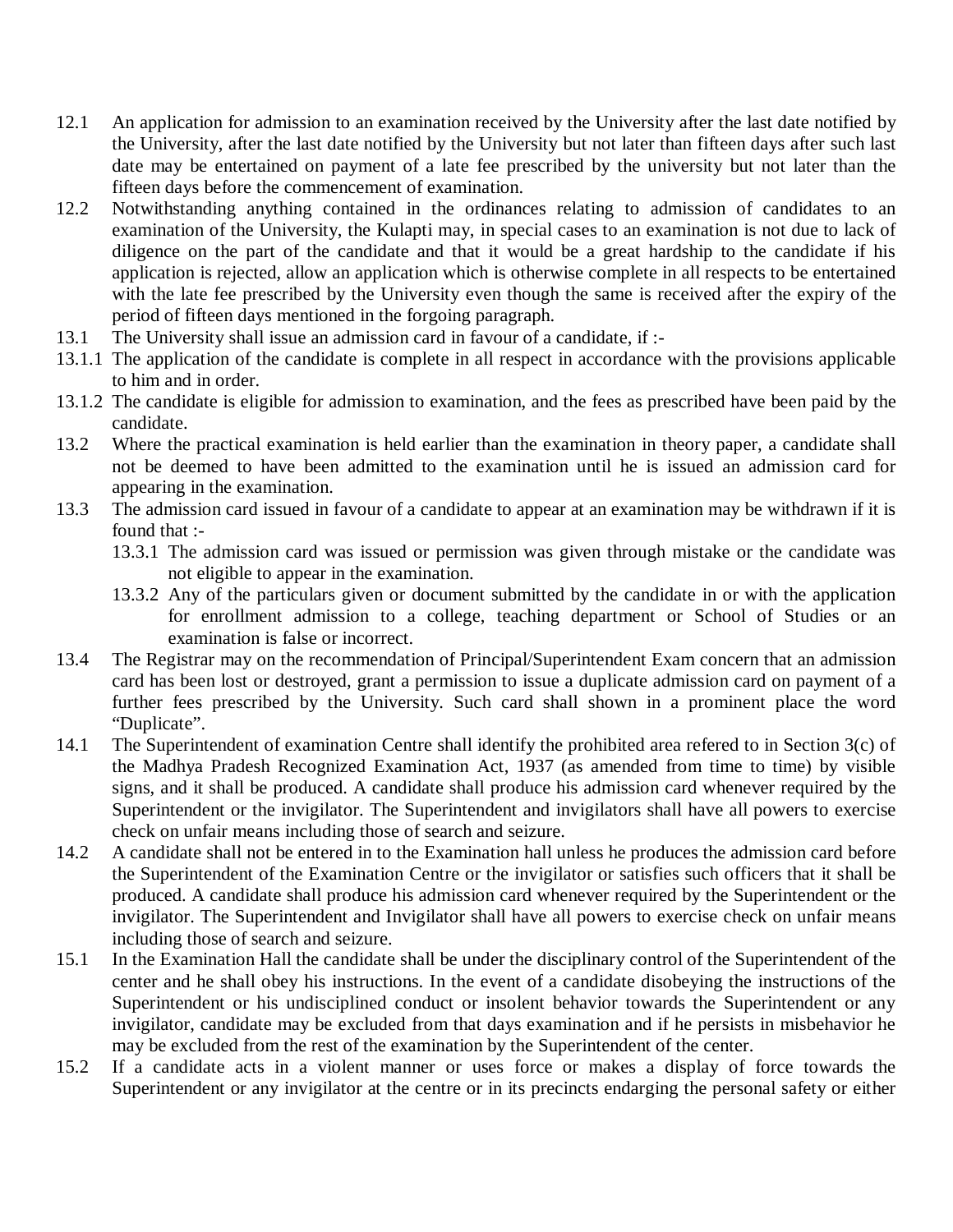of them or acts in a manner likely to the authorities in the discharges of their duties, the Superintendent may expel the candidate from the center and he may take police help.

- 15.3 If a candidate brings any dangerous weapon within the precincts of the examination centre he may be expelled from the centre and/or handed over to the police by the Superintendent.
- 15.4 A candidate expelled on any of the grounds mentioned in (15.2) or (15.3) above will not be allowed to appear in the subsequent papers.
- 15.5 In every case where action is taken by the Superintendent under (15.1), (15.2) or (15.3) above a full report shall be sent to the University and the Executive Council may according to the gravity of the offence further punish a candidate by canceling his examination and/or debarring him from appearing at the examination of the University for one or more years after giving the candidate an opportunity to show cause and considering any explanation submitted by the candidate.
	- 15.6.1 If a candidate is found guilty of using or attempting to use or having used unfair means at an examination such as copying from some book or note or from the answer of some other candidate or helping or receiving help from any other candidate or keeping with him in the examination hall material connected with the examination or failure of an examinee to handover his answer-book to Superintendent/invigilator or taking away his own answer book, walks out of the examination hall or in any other manner whatsoever, the Executive Council or the Committee appointed for the purpose by the Executive Council may cancel his nature of the offence.
	- 15.6.2 The Executive Council may cancel the examination of a candidate and/or debar him from appearing at an examination of the Vishwavidyalaya for one or more years, if it is discovered afterwards that the candidate was in any manner guilty of misconduct in connection with his examination and/or was instrumental in or has abetted the tampering of Vishwavidyalaya records including the answer books, marks-sheet, result charts, degree, diplomas and the like.
	- 15.6.3 The Executive Council may cancel the examination of a candidate and/or debar him from appearing at an examination of the Vishwavidyalaya for one or more years, if it is discovered afterwards that candidate has obtained admission to the examination by misrepresenting facts or by submitting false or forged certificate/documents.
	- 15.6.4 When the University intends to award any of the aforesaid penalties under clause (15.6.1), (15.6.2) or (15.6.3) above it shall give the candidate concerned an opportunity to show cause in writing within fifteen days of the issue of such "show-cause" letter as to why the proposed penalty may not be imposed on him and shall consider the explanation if any, if filed within the specified time, before awarding the penalty.
	- 15.6.5 A list of such candidates so disqualified shall be circulated to all the universities in India requesting them not to admit the students during the period of their disqualification.
- 15.7 The action taken by the university referred to above, will be over and above the action which the police might take under the provisions of the M.P. recognized Examinations Act, 1937 (as amended from time to time).
- 16.1 A candidate who, due to sickness is unable to present himself/herself at an examination shall be receive a refund of fees but in case it is satisfied about the genuineness, or merit of it, the examination fee and statement of marks fees can be adjusted towards the immediately next examination after deduction of an amount of Rs. 200/- .
- 16.2 Application for such adjustment from a candidate accompanied by a Medical Certificate of illness if applicable, must be sent so as to reach the Registrar not earlier than and not later than 30 days from the date of commencement of the Examination at which the candidate was to appear, provided that the medical certificate should be issued by the competent medical officer of Govt. Hospital duly countersigned by the Civil Surgeon.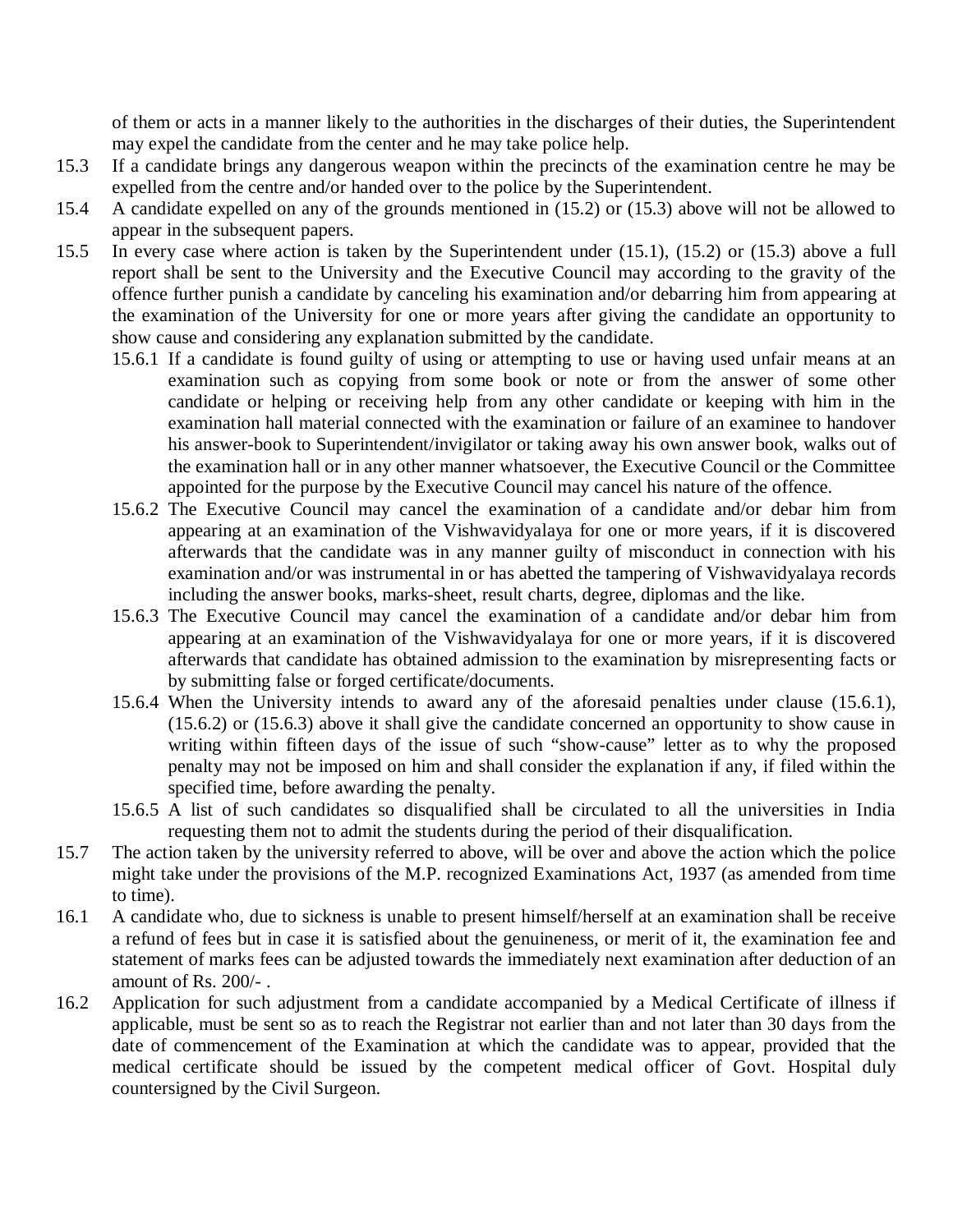- 16.3 The fees paid by a regular candidate who is debarred from appearing at an examination due to shortage in attendance at lectures/practicals, may be refunded through the Principal of the College concerned after deduction of Rs. 200/-.
- 16.4 Examination and other fees of a candidate whose application for appearing at an examination has been rejected for some reason, or who could not furnish his from within the prescribed date, necessary fees having been paid in University accounts, may be refunded after deduction of Rs. 200/-.
- 16.5 The examination and marks fee of a candidate who dies before appearing at the examination may be refunded in full of his guardian or his successor.
- 16.6 The entire fees paid by a candidate whose application for appearing at an examination is cancelled an account of producing fraudulent documents or giving false particulars shall stand forfeited.
- 17.1 Any candidate, who has appeared at an examination conducted by the University, may apply to the Registrar for the security of his marks in the written papers in any subject and rechecking of his result, Such application must be made so as to reach the Registrar within 20 days after the declaration of result.
- 17.2 Such application must be accompanied by fees as prescribed by the University.
- 17.3 The result of the scrutiny shall be communicated to the candidate.
- 17.4 If as a result of scrutiny it is found that the examinee should be declared a shaving passed or placed in a higher division the result of the candidate shall be revised accordingly.
- 18. A candidate whose result has been declared may apply to the Registrar for revolution of any of his answer books in the prescribed form within 20 days of the declaration of his result for the revolution any of his answer book.

Provided that no candidate shall be allowed to have the answer books of more then two papers revalued. Provided also that no revaluation shall be allowed in case of scripts of practicals, field work, sessional work tests and thesis submitted in due of paper at the examination.

- 19. A candidate who has passed any final degree examination may, after the declaration of his result and before the date of the next convocation apply to the Registrar for a Provisional Certificate of passing the examination of the University. Such application shall be accompanied by a fee as prescribed by University.
- 20. No person who is under sentence of expulsion or rustication from a University Teaching Department School of Studies or college or from the University or is debarred from appearing at examination of the University for any period of time shall be granted a Migration Certificate during the period for which the sentence is in operation.
- 21. Duplicate copies of the following certificates shall be granted on payment of the fee prescribed by the University, viz:-
	- (i) Marks list
	- (ii) Migration Certificate.
	- (iii) Provisional Certificate.

Provided further that duplicate copy of Migration Certificate shall not be granted except in cases in which the Registrar is satisfied by the production of an affidavit on a stamped paper of proper value required by Law for the time being in force that the applicant has not utilized the Original Migration Certificate for appearing at an examination and has lost the same or that the same has been destroyed and that the applicant has real need for a duplicate.

22. Duplicate of University Degrees, Diplomas shall not be granted except incases in which the Kulpati is satisfied by the production of an affidavit on a stamped paper of proper value required by Law for the time being in force, that the applicant has lost his degree/diploma or that it has been destroyed, and the applicant has real need for a duplicate. In such cases, a duplicate of the degree/diploma may be granted on receipt of a fee as prescribed by the University.